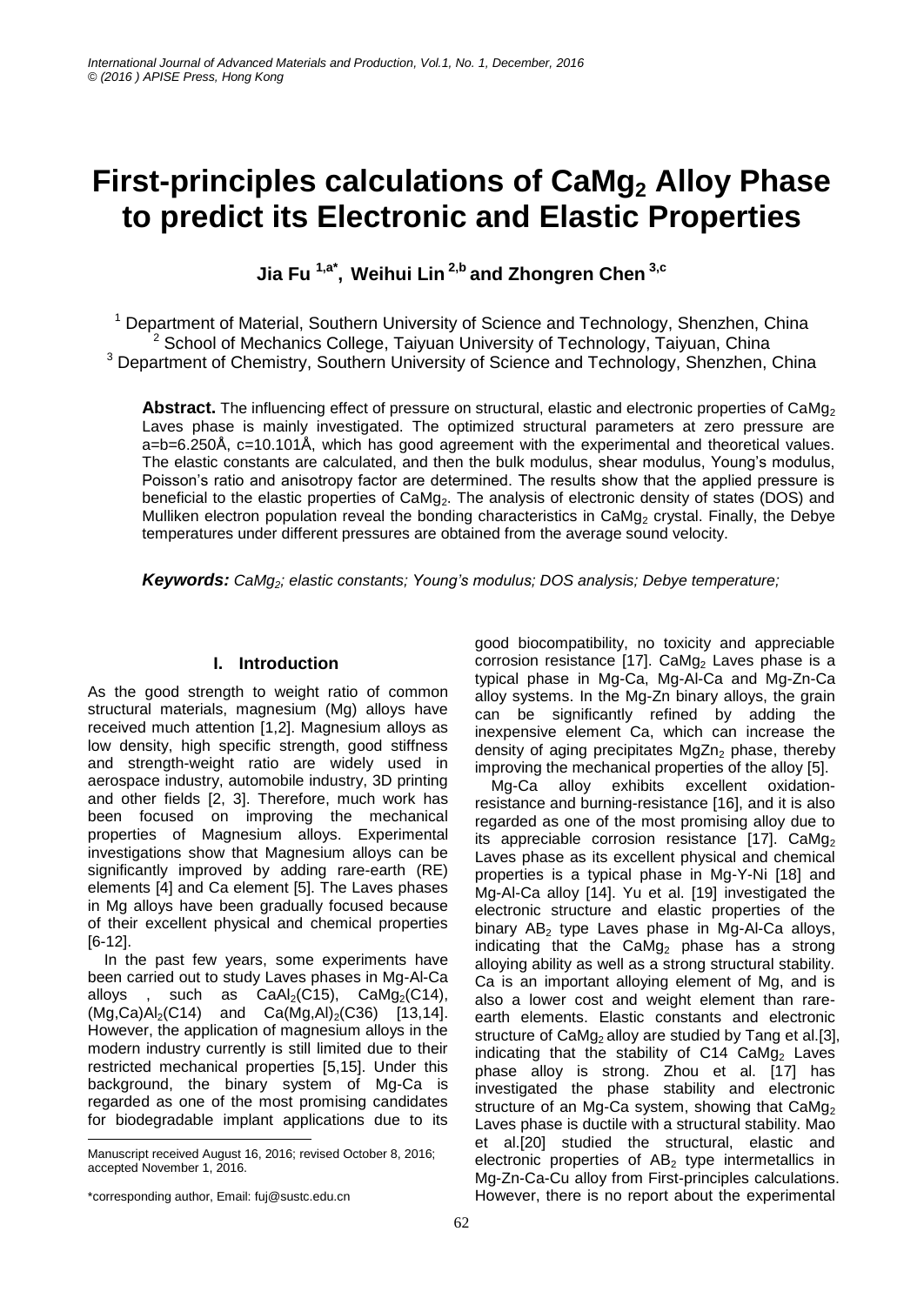values of Debye temperature and theoretical study of the pressure effect on structural, elastic and electronic properties of  $CaMg<sub>2</sub>$  Laves phase.

In this work, the first-principles calculations are used to investigate the structural parameters, the anisotropic elasticity, elastic and electronic properties of the C14  $CaMg<sub>2</sub>$  Laves phase under pressure. Moreover, the density of state (DOS) under different pressure is analysed to insight into the bonding characteristics of CaMg<sub>2</sub>, and then reveals the underlying structural stability mechanism of CaMg<sup>2</sup> Laves phase. The results are compared with the available experimental and theoretical values.The current work can act as a theoretical prediction and provides mechanical parameters of  $CaMg<sub>2</sub>$  alloy.

# **II. Theoretical principle and calculation algorithm**

#### *A. Description of elastic constants algorithm and Young's modulus calculation*

A multi-particle electronic structure satisfies the Schrödinger equation. Generally, Hamiltonian contains kinetic energy, Coulomb potential energy between electrons and the external potential, which is described as:

described as:  
\n
$$
H = \sum_{i} -\frac{h^{2}}{2m} \nabla_{i}^{2} + \sum_{i,j} \left| \frac{e_{i}^{2}}{r_{i} - r_{j}} \right| + \sum_{i} V_{i} \left( \frac{r}{r} \right)
$$
\n(1)

Where,  $V_i(r)$  is an external potential;  $r_i$  and  $r_j$  are the nucleus position vectors; while mε and m stand respectively for the mass of nuclei and electrons. h is the reduced Planck constant.

Kohn-Sham equation as an approximation to

simplify Schrödinger equation is described as [21]:  
\n
$$
\begin{bmatrix}\n\begin{bmatrix}\n-\frac{\mathbf{h}}{2m}\nabla^2 + V_{\text{eff}}\n\end{bmatrix}\n\begin{bmatrix}\np\end{bmatrix}\varphi_i\begin{bmatrix}\nr\end{bmatrix} = \varepsilon_i\varphi_i\begin{bmatrix}\nr\end{bmatrix}
$$
\n
$$
V_{\text{eff}}\n\begin{bmatrix}\nr\end{bmatrix} = V\begin{bmatrix}\nr\end{bmatrix} + V_{\text{ex}}\begin{bmatrix}\nr\end{bmatrix} + V_{\text{ex}}\begin{bmatrix}\nr\end{bmatrix}
$$
\n
$$
V_{\text{xe}}\begin{bmatrix}\nr\end{bmatrix} = \frac{\partial E_{\text{xe}}[\rho]}{\partial \begin{bmatrix}\nr\end{bmatrix}}
$$
\n
$$
\rho\begin{bmatrix}\nr\end{bmatrix} = \sum_i |\phi_i\begin{bmatrix}\nr\end{bmatrix}|^2
$$
\n(2)

Where,  $_{V_{xe}}({\bf \vec{r}})$  i  $\binom{r}{r}$  is an exchange-correlation potential;  $\frac{r}{r}$ ) is the electron density. Equation (2) includes

 $\rho(r)$ not only the nucleus and electron kinetic energy term but also term of nucleus- nucleus and electronelectron interactions [21]. The electron density is optimised and elastic constants are obtained.

Elastic constants are often used to characterize resist deformation capacity to an externally applied stress. For hexagonal structure, there are 5 independent elastic constants  $(C_{11}, C_{12}, C_{13}, C_{33}$  and  $C_{44}$ , since  $C_{66}=(C_{11}-C_{12})/2$ , mechanical stability condition and Voigt/ Reuss bounds of *B* and *G* are[22]: 22]:<br>
C<sub>11</sub> > 0;C<sub>11</sub> - C<sub>12</sub> > 0;C<sub>44</sub> > 0;(C<sub>11</sub> + C<sub>12</sub>)C<sub>33</sub> - 2C<sub>13</sub><sup>2</sup> > 0 (3)

$$
C_{11} > 0; C_{11} - C_{12} > 0; C_{44} > 0; (C_{11} + C_{12})C_{33} - 2C_{13}^{2} > 0
$$
 (3)

$$
B_V = \frac{2}{9}(C_{11} + C_{12} + \frac{1}{2}C_{33} + 2C_{13})
$$
 (4)

$$
G_V = \frac{1}{30} (7C_{11} - 5C_{12} + 12C_{44} + 2C_{33} - 4C_{13})
$$
 (5)

$$
B_R = \frac{(C_{11} + C_{12}) - 2C_{13}^2}{C_{11} + C_{12} + 2C_{33} - 4C_{13}}
$$
(6)

$$
G_R = \frac{5}{2} \left\{ \frac{[(C_{11}+C_{12})C_{33}-2C_{13}^2]C_{44}C_{66}}{3BvC_{44}C_{66}+[(C_{11}+C_{12})C_{33}-2C_{13}^2](C_{44}+C_{66})} \right\}
$$
(7)

Then homogenized elastic properties of polycrystals can be derived. Shear and bulk moduli are obtained by means of Voigt and Reuss bounds, which are based on the *Cij* calculated. Then the Voigt-Reuss-Hill average and Young's modulus can be determined from shear/bulk modulus [22, 23].

Defining  $σ_{11} = E_1 ε_{11}$ ,  $σ_{22} = E_2 ε_{22}$  and  $σ_{22} = E_2 ε_{22}$ , the formula of axial modulus in  $x$ ,  $y$ ,  $z$ -direction  $E_3$  is shown as [24]:

$$
E_1 = E_2 = (c_{11} - c_{12}) \left[ 1 + (c_{12}c_{33} - c_{13}^2) / (c_{11}c_{33} - c_{13}^2) \right]
$$
 (1)

$$
E_3 = c_{33} - 2c_{13}^2/(c_{11} + c_{12})
$$
 (2)

Thus axial moduli in *x*, *y*, *z*-direction based on elastic constants calculated can be obtained. Therefore, Then homogenized Young's modulus *E*, Poisson's ratio and anisotropy factor *A* are obtained according to the following formula [25]:

$$
E = \frac{9BG}{3B + G} \tag{8}
$$

$$
V = \frac{3B - 2G}{2(3B + G)}
$$
(9)

$$
A = \frac{C_{11} - C_{12}}{2C_{44}} \tag{10}
$$

Based on  $C_{ij}$ , Debye temperatures can be estimated by the some sound velocity equations [26]:

$$
\Theta_D = \frac{h}{k_B} \left[ \frac{3n}{4\pi} \left( \frac{N_A \rho}{M} \right) \right]^{1/3} V_m \tag{8}
$$

$$
V_m = \left[\frac{1}{3}\left(\frac{2}{V_s^3} + \frac{1}{V_l^3}\right)\right]^{-\frac{1}{3}}
$$
(9)

$$
V_s = \sqrt{\frac{G}{\rho}}\tag{10}
$$

$$
V_{l} = \sqrt{\left(B + \frac{4}{3}G\right)\frac{1}{\rho}}
$$
 (11)

Where  ${}^{\Theta_D}$  is Debye temperature; *h* and  $k_B$  are the Planck and Boltzmann constant; *n* the total number of atoms;  $\rho$  is density;  $N_A$  the Avogadro number; M the molecular weight per formula; *V<sup>m</sup>* the average sound velocity; *V<sup>s</sup>* the transverse sound velocity and  $V_i$  the longitudinal sound velocity.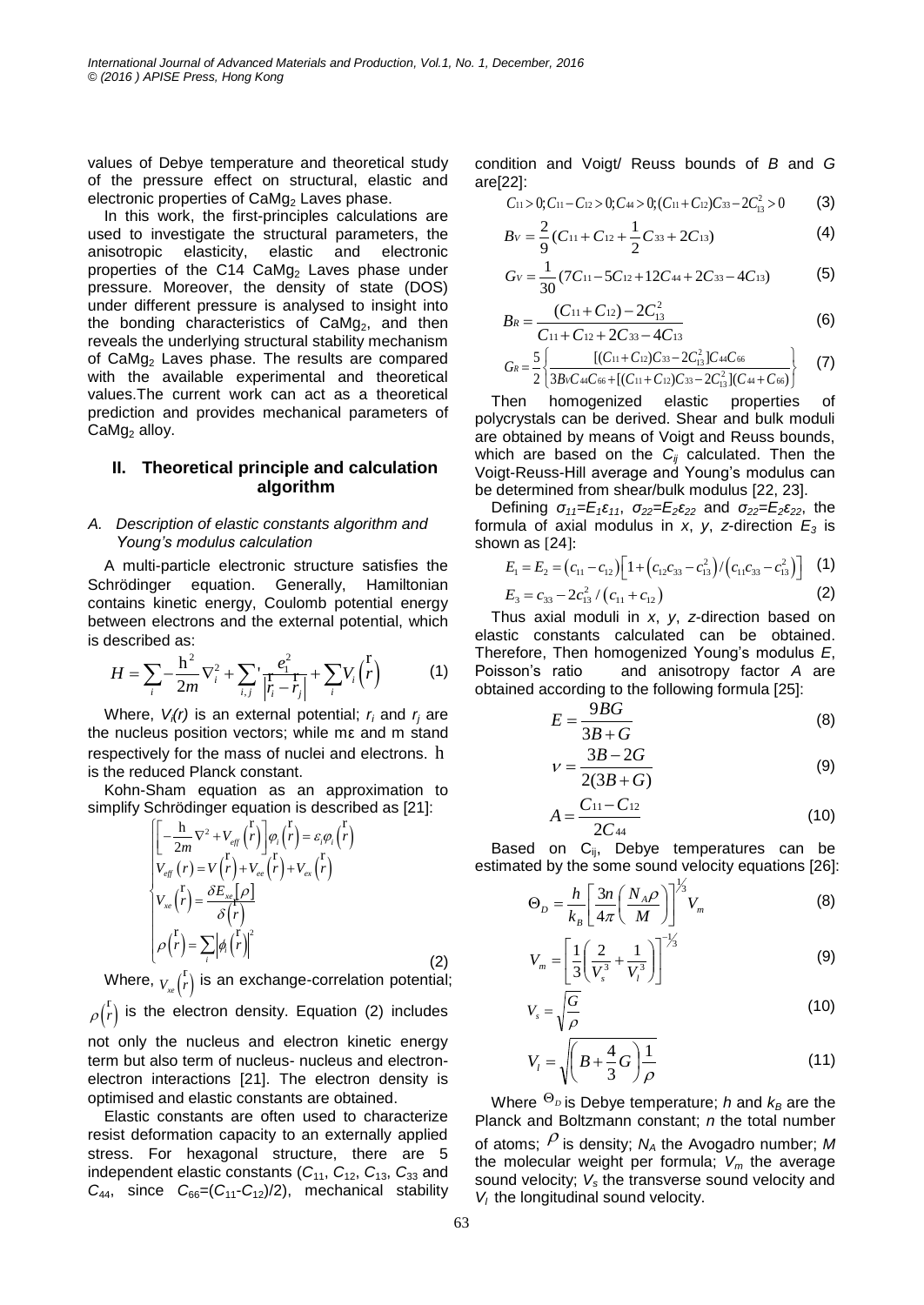#### *B. Modeling of CaMg2 and computational method*

Cambridge sequential total energy package (CASTEP), and first-principles plane wave pseudopotential method based on density functional theory (DFT) [27] is used for the calculations. The exchange correlation potential is considered by the generalized gradient approximation (GGA) in the scheme of Perdew-Burke-Eruzerhof (PBE) [28].

Fig.1 shows  $CaMg<sub>2</sub>$  crystal of hexagonal structure with a space group  $P6_3/mmc$  (No.194). There are 12 atoms in the unit cell, including 4 Ca atoms and 8 Mg atoms. Ca atoms are located on *4f* sites and Mg atoms *2a*, *6f* sites. Pseudo atomic calculations are performed for Mg *2p<sup>6</sup> 3s<sup>2</sup>* and Ca *3s<sup>2</sup> 3p<sup>6</sup> 4s<sup>2</sup>* .



**Figure.1** Final arameters of CaMg<sub>2</sub> crystal

As shown in Fig.1, crystal lattice is as: *a=b*=6.250Å, *c*=10.101Å, *α=β*=90°, *γ*=120°. Geometry optimization with optimizing cell was firstly performed to determine the equilibrium structural parameters. The total energy as a function of the cell volume was fitted by Birch-Murnahan equation of state (EOS) [29,30], the obtained equilibrium volume corresponding to minus total energy is  $341.732\text{\AA}^3$ .

DFT calculation and initial conditions are as: the exchange-correlation function is GGA; Cutoff energy of the plane waves for ultrasoft pseudopotentials is 400*eV,* which is sufficient to fully converge. Brillouin zone is sampled with a mesh of 12×12×8 generated by Monkhorst-Pack method [31]. Geometry optimization is carried out with optimizing cell by the scheme of the Brodyden-Fletcher-Goldfarb-Shanno (BFGS) [32] minimization until the self-consistent convergence of the total energy value is  $5.0 \times 10^{-7}$ 6 eV/atom, the force on all atoms is less than 0.001eV/nm, and the pressure region is 0~60*GPa*. The elastic constants of  $CaMg<sub>2</sub>$  are obtained by the stress-strain method [33,34].

## **III. Results and discussion**

## *C. Structural parameters and elastic constants*

The calculated equilibrium lattice parameters *a*, *c* and *c/a*, elastic constants *Cij* and bulk modulus *B<sup>0</sup>* are listed in Tab.1.

a) Lattice parameters

|                      | $a_0(A)$ | $c_0(\AA)$ | $c_0/a_0$            |       | $V_0(\AA^3)$ |  |  |
|----------------------|----------|------------|----------------------|-------|--------------|--|--|
| This work            | 6.250    | 10.101     | 1.616                |       | 341.732      |  |  |
| Cal.[19]             | 6.240    | 10.140     | 1.625                |       | 342.200      |  |  |
| Cal.[3]              | 6.232    | 10.093     | 1.620                |       | 339.740      |  |  |
| Exp.[18]             | 6.220    | 10.100     | 1.624                |       | 341.081      |  |  |
| b) Elastic constants |          |            |                      |       |              |  |  |
|                      | $C_{11}$ | $C_{12}$   | $C_{33}$<br>$C_{13}$ |       | C44          |  |  |
| This work            | 55.70    | 18.05      | 15.26                | 58.39 | 16.95        |  |  |
| Cal.[20]             | 51.43    | 22.31      | 14.73                | 58.51 | 14.32        |  |  |
| Cal.[4]              | 62.95    | 15.27      | 13.64                | 65.20 | 17.77        |  |  |

From Table 1 a), it is evident that the equilibrium lattice parameters from the present calculation match well with available experimental and theoretical values, it is indicated that the present model is reliable. It can be clearly seen that the volume of the unit cell is becoming smaller and smaller with the increasing pressure, which implies that the distance between atoms is getting smaller and smaller. As the pressure rises, the change of distance between atoms is smaller because of the repulsion force between atoms. The smaller the distance is, the stronger the repulsion force is.

The calculated elastic constants of  $CaMg<sub>2</sub>$  at zero pressure are tabulated in Table I b), and the calculated results in this work are in good agreement with previous theoretical values. Moreover, elastic constants satisfy the mechanical stability condition, which demonstrates the mechanical stability of  $CaMg<sub>2</sub>$  phase. The fairly good agreement with experimental and theoretical values in references shows that the present calculations are highly reliable.

Variations of the relative change of lattice parameters *a/a0*, *c/c0* and the relative change of unit cell volume  $V/V<sub>0</sub>$  with increase of pressure are plotted in Fig.2.



As shown in Fig.2, it can be seen that  $CaMg<sub>2</sub>$  has not undergone a phase transition according to the smooth variation of  $a/a<sub>0</sub>$ ,  $c/c<sub>0</sub>$  and  $V/V<sub>0</sub>$  with the increase of pressure. Moreover, it shows that the changes of the lattice parameter *a* and the

**Table I.** The structural parameters (a0, c0, c0/a0, V0), elastic constants and bulk modulus B0 of CaMg2 phase at 0GPa.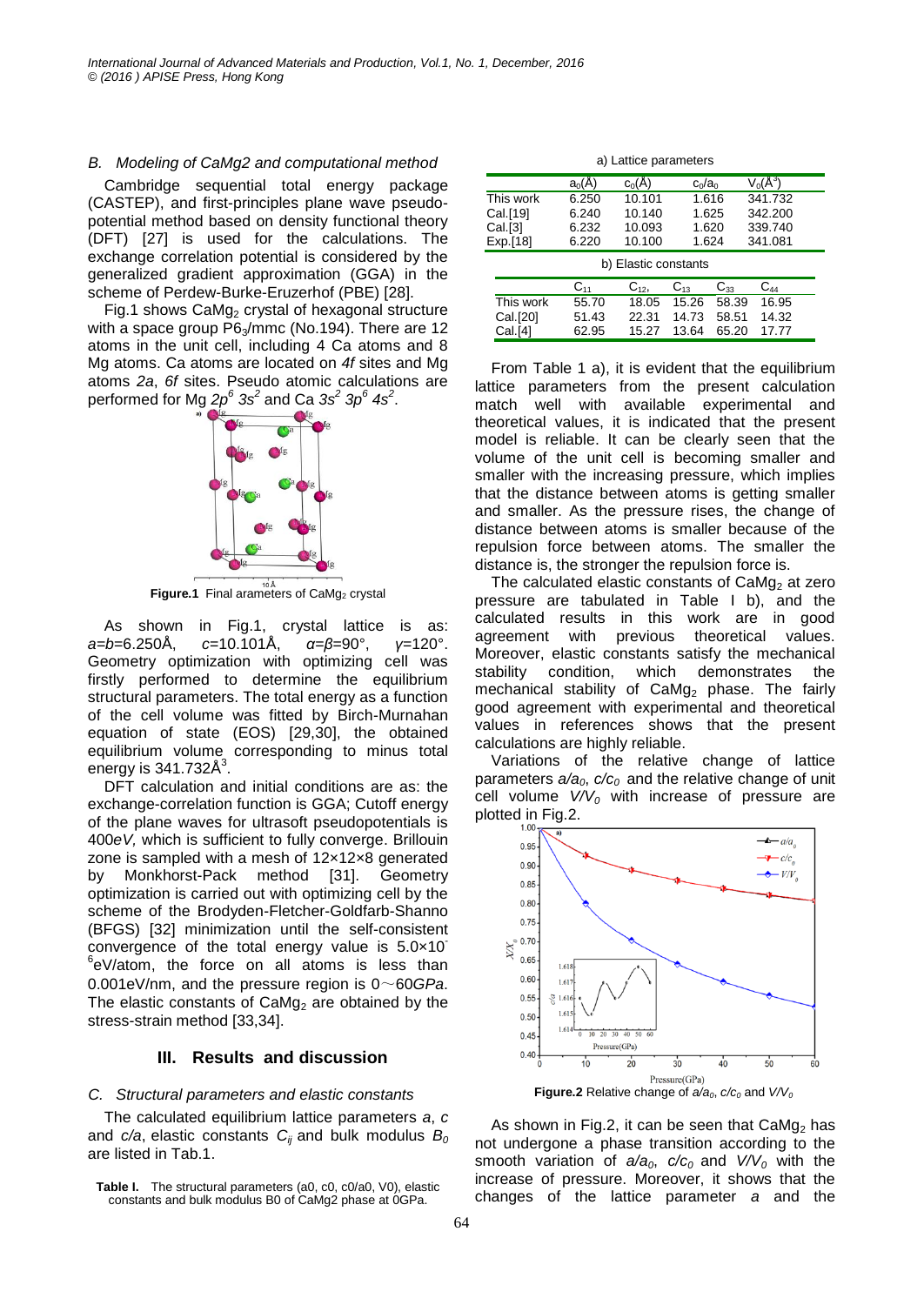parameter *c* are so close to each other and almost equal throughout the whole pressure range with intervals of 10GPa, indicating that the elastic anisotropy of  $CaMg<sub>2</sub>$  is weak. The compressive ability of  $CaMq<sub>2</sub>$  crystal under pressure becomes difficult because of the strong repulsion force, which is consistent with the variation trend of the  $V/V_0$ curve. The axial ratio *c/a* changes quite little (only 0.003) with increase of pressure, from the minimum 1.615 at 10GPa to the maximum 1.618 at 50GPa, and the axial ratio *c/a* decreases above 50GPa. This  $c/a$  variation of  $CaMg<sub>2</sub>$  is in good agreement with that of  $MgZn<sub>2</sub>$  phase reported by Liu et al. [35]. The values of ratio *c/a* under different pressures are all close to the ideal value 1.633 for typical hexagonal close-packed phase within an error less than 1.1%.

Fig. 3 gives us an intuitive variation of elastic constants *C*ij with increasing pressure. The inset of Fig.3 is *B*, *G* and *E* as a function of the applied pressure.



**Figure.3** Parameters under pressure of 0- 60Gpa

As in Fig. 3, we can conclude that  $C_{11}$  and  $C_{33}$  are more sensitive to the change of applied pressure than  $C_{12}$  and  $C_{13}$ , which can be attributed to the differences of the compressibility at different directions. Besides, the applied pressure has less effect on *C*<sup>44</sup> and *G*, which have changed little with increasing pressure. Moreover, the elastic constants *C*11, *C*12, *C*13, *C*33, bulk modulus *B* and Young's modulus *E* show the increasing tendency with the increase of pressures. We can conclude that the applied pressure has a larger effect on *C*11, *C*12, *C*13, *C*33, *B*, *E* than on *C*<sup>44</sup> and *G*.

## *D. Prediction of elastic moduli of CaMg<sup>2</sup> ploycrystals*

Poisson' ratio is also a measure of the stability of the crystal against shear deformation, and a larger value is usually associated with a better plasticity [30]. Besides, the ratio of shear modulus to bulk modulus *G/B* of polycrystalline phase introduced by Pugh is used to predicate the brittle and ductile behavior of materials [36]. Evidently, a high *G/B* value is associated with brittleness while a low value associated with ductility.

The bulk modulus *B* of a material is usually used to be a measure of resist deformation capacity upon applied pressure [33]. The larger the value of *B* is, the stronger capacity of the resist deformation is [20]. Similarly, the shear modulus *G* is often employed to a measure of resist reversible deformation by shear stress [36]. The larger the value is, the stronger the capacity of resist shear deformation is.

To investigate the effect of the applied pressure on structural properties of CaMg<sub>2</sub>, The changes of Poisson's ratio and *G/B* with increasing pressure are plotted in Fig.3



**Figure.3** The pressure independence of Poisson's ratio and the *G/B* ratio of CaMg<sup>2</sup>

As shown in Fig.3, the *G/B* ratio decreases with the increasing pressure. Poisson's ratio at 0*GPa* is 0.27, showing  $CaMg<sub>2</sub>$  is with predominantly central interatomic forces. The critical value which separates brittleness and ductility is about 0.57 in the horizontal dotted line. Evidently, the *G/B* ratio within region of 0~4*GPa* is higher than critical value 0.57 at  $4GPa$ , which implies that  $CaMg<sub>2</sub>$  phase show a little brittle at 0*GPa* (*G/B* =0.63) and turn to be a ductile behaviour after critical value. It is indicated that CaMg<sub>2</sub> shows slight brittleness under 0~4*GPa* and good ductility under 4~60*GPa*.

The derived relative parameters of  $CaMq<sub>2</sub>$  under different pressure are listed in Table II.

| <b>Table II.</b> The derived bulk modulus B, shear modulus G.  |
|----------------------------------------------------------------|
| Young's modulus E, Poisson's ratio $\mu$ and the ratio G/B and |
| elastic anisotropy A of CaMg2 under different pressure.        |

| Pressure    | в      | G     | E     | μ    | G/B  | А    |
|-------------|--------|-------|-------|------|------|------|
| 0 GPa       | 29.70  | 18.48 | 47.89 | 0.27 | 0.63 | 1.11 |
| 0 Ref. [19] | 31.06  | 18.99 | 55.74 | 0.20 | 0.61 | 0.79 |
| 0 Ref. [20] | 29.43  | 15.72 | 40.04 | 0.27 | 0.53 | 0.98 |
| 10 GPa      | 63.12  | 25.89 | 75.02 | 0.33 | 0.41 | 1.25 |
| 20 GPa      | 92.71  | 29.34 | 88.66 | 0.36 | 0.32 | 1.29 |
| 30 GPa      | 120.46 | 30.57 | 94.62 | 0.38 | 0.25 | 1.32 |
| 40 GPa      | 146.52 | 28.79 | 90.18 | 0.41 | 0.20 | 1.30 |
| 50 GPa      | 170.52 | 25.71 | 82.72 | 0.43 | 0.15 | 1.33 |
| 60 GPa      | 196.23 | 23.00 | 80.20 | 0.42 | 0.12 | 1.55 |

From Table II, it can be found that *E* and *G* are satisfied with the relation *G*=*E*/[2(1+*µ*)]. Moreover, Poisson's ratio increases with increasing the applied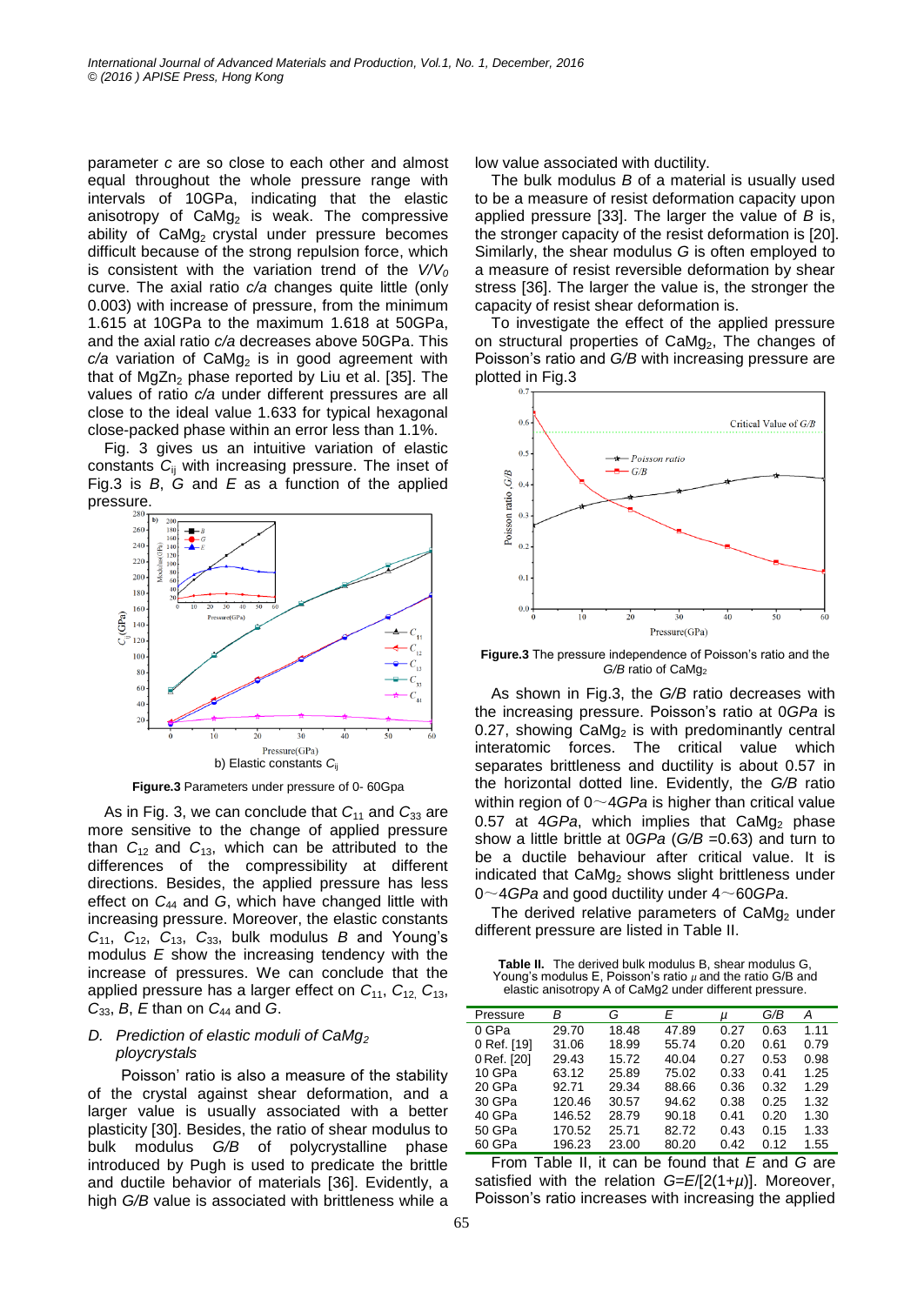pressure, which indicates that the applied pressure is beneficial to the plasticity of  $CaMq<sub>2</sub>$  phase. It is worthwhile to note that the *G/B* ratio is 0.63 (higher than  $0.57$ ) at  $0GPa$ , which implies that  $CaMq<sub>2</sub>$  phase is a little brittle at zero pressure. When the pressure is above 10GPa, the *G/B* ratio is lower than 0.57, indicating a ductile behavior of  $CaMg<sub>2</sub>$ . The result from *G/B* ratio is in good agreement with that from Poisson's ratio. Both of them reveal the ductility of CaMg2 Laves phase under pressure.

## *E. Analysis of the density of state (DOS) and bonding characteristics*

Structural stability of intermetallic compound is associated with its bonding electronic orbits. For covalent bond, it depends on the depth and width of band gap near Fermi level, while ionic bond is determined by the charge transfer between atoms. The density of state (DOS) under different pressure was calculated to have a further insight into the bonding characteristics of  $CaMg<sub>2</sub>$ , and then reveals the underlying structural stability mechanism of CaMg<sub>2</sub> Laves phase.

The total and partial DOS of  $CaMq<sub>2</sub>$  phase near Fermi level under 0GPa, 20GPa, 40GPa and 60GPa





**Figure.4** The total and partial density of states (DOS) of CaMg2

As is shown in Fig.4, the total DOS of  $CaMg<sub>2</sub>$  is mainly made up of the *s, p* states of Mg atoms below Fermi level and the *s*, *p* states of Ca atoms above Fermi level. It is evident that the total DOS of  $CaMg<sub>2</sub>$  decreases with elevated pressure, which implies that applied pressure is of benefit to the stability of  $CaMg<sub>2</sub>$ . Moreover, by the DOS analysis in Fig.4, CaMg<sub>2</sub> is characterised to have the metallic behaviour as there is no energy gap near the Fermi level, which is consistent with the results reported in previous literatures [3,17,19,20].

From Fig.4 b) to Fig.4 d), the shifting of Mg *s* and *p* orbits from higher to lower energy region is discovered and is observed towards the low energy region. Moreover, with increasing pressure, the Ca *s* and *p* orbits present a slight broadening and a decrease of intensity, which indicates that the hybridization of Mg *s, p* and Ca *s, p* orbits is becoming stronger. It is worthwhile to note that the DOS of  $CaMq<sub>2</sub>$  at 40 and 60GPa are almost the same, and that the applied pressure has a little effect on the DOS when the pressure is above 40*GPa*.

The DOS result is in good agreement with the references [3, 20]. The total and partial DOS near Fermi level may be attributed to the variations of the spacing between atoms as well as the overlap of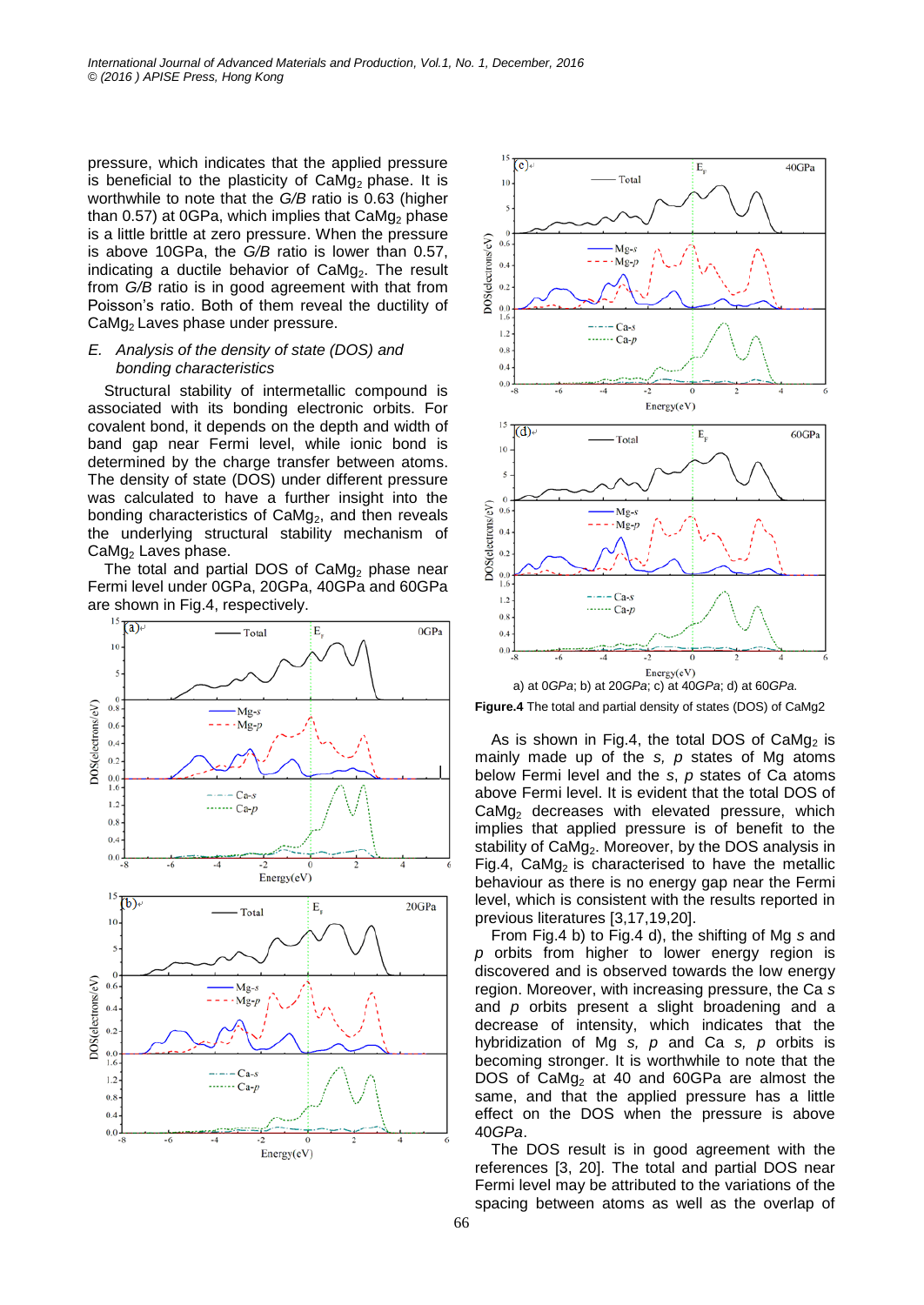wave functions under compression.

#### *F. Analysis of Mulliken electron population and Debye temperature*

The Mulliken electron population has been performed to consider the ionic bond feature of  $CaMg<sub>2</sub>$  phase. As the thermodynamic properties of solids at high pressures and high temperature is also concerned, the Debye temperature as a fundamental parameter is related to lots of physical properties of solids, such as specific heat, elastic constants and melting temperature. At low temperatures the vibrational excitations arise solely from acoustic vibrations. Therefore, the Debye temperature obtained from elastic constants is the same as that determined by specific heat measurements.

Table III shows the calculated results of Mulliken electron population and dependent parameters (eg. the density  $\rho$  , the transverse sound velocity  $V_{s}$ , the longitudinal sound velocity *V<sup>l</sup>* , the average sound velocity  $V_m$  and the Debye temperature  $\Theta_D$  ) of CaMg<sub>2</sub> under pressure of 0GPa $\sim$ 60GPa with an interval of 10 GPa.

**Table III.** a) Mulliken electron population of pressure;

|                                                                                                         | Pressure<br><b>Species</b> |                       | s       | р    | d       |         |         | Total Charge (e) |
|---------------------------------------------------------------------------------------------------------|----------------------------|-----------------------|---------|------|---------|---------|---------|------------------|
| 0GPa                                                                                                    |                            | Сa                    | 2.44    | 6.00 | 0.66    | 9.10    |         | 0.90             |
|                                                                                                         |                            | Mg(1)                 | 0.92    | 7.45 | 0.00    | 8.37    |         | $-0.37$          |
|                                                                                                         |                            |                       | 0.93    | 7.55 | 0.00    | 8.48    | $-0.48$ |                  |
|                                                                                                         |                            |                       | 2.32    | 5.98 | 1.00    | 9.30    |         | 0.70             |
| 30GPa                                                                                                   |                            | Mg(1)                 | 0.89    | 7.31 | 0.00    | 8.20    | $-0.20$ |                  |
|                                                                                                         |                            |                       | 0.90    | 7.50 | 0.00    | 8.40    |         | $-0.40$          |
|                                                                                                         |                            | Сa                    | 2.27    | 5.96 | 1.25    | 9.48    |         | 0.52             |
|                                                                                                         | 60GPa                      |                       | 0.93    | 7.09 | 0.00    | 8.02    |         | $-0.02$          |
|                                                                                                         | Mg (II)                    |                       | 0.95    | 7.39 | 0.00    | 8.34    |         | $-0.34$          |
| $\Theta_{D}$<br>b) Pressure dependence of parameter $^{\rho}$ , Vs, V <sub>I</sub> , V <sub>m</sub> and |                            |                       |         |      |         |         |         |                  |
| Pressure                                                                                                |                            | $\rho$                | V,      |      | V,      |         | $V_m$   | $\Theta_D$       |
| (GPa)                                                                                                   |                            | (kg/m <sup>3</sup> )  | (m/s)   |      | (m/s)   | (m/s)   |         | (K)              |
| 0                                                                                                       |                            | $1.724 \times 10^{3}$ | 3277.83 |      | 5614.24 | 3635.41 |         | 348.70           |
| 10                                                                                                      |                            | $2.150\times10^{3}$   | 3470.14 |      | 6249.48 | 3865.02 |         | 399.02           |
| 20                                                                                                      |                            | $2.447 \times 10^{3}$ | 3462.69 |      | 7288.72 | 3895.40 |         | 419.86           |
| 30                                                                                                      |                            | $2.688 \times 10^{3}$ | 3372.35 |      | 7744.53 | 3808.73 |         | 423.56           |
| 40                                                                                                      |                            | $2.898 \times 10^{3}$ | 3151.89 |      | 7987.80 | 3571.81 |         | 407.29           |
| 50                                                                                                      |                            | $3.086 \times 10^{3}$ | 2886.38 |      | 8146.42 | 3279.92 |         | 381.92           |
| 60                                                                                                      |                            | $3.260\times10^{3}$   | 2656.17 |      | 8420.52 | 3024.84 |         | 358.71           |
|                                                                                                         |                            |                       |         |      |         |         |         |                  |

(Note:  $\rho$  is density,  $V_s$  transverse sound velocity,  $V_l$  longitudinal

sound velocity, *V<sup>m</sup>* average sound velocity, *<sup>D</sup>* Debye temperature.)

As in Tab.III a), it is found that the total charge

transfer from Ca atoms to Mg atoms at 0*GPa* is 3.60, which shows a good agreement with the data reported in [20]. The charge transfer from Ca atoms to Mg atoms demonstrates the ionic bonding in CaMg<sub>2</sub> crystal. It is found that the charge transfer from Ca atoms to Mg atoms decreases with the increasing pressure (2.80 at 30GPa and 2.08 at 60GPa), implying that the ionic bonding is getting weaker [14] under the higher pressure.

However, the change of charge transfer in CaMg<sub>2</sub>

phase is contrary to that in  $MgZn<sub>2</sub>$  and  $MgCu<sub>2</sub>$ phases reported by Liu et al. [35, 37]. This difference may be attributed to the different elements which make up  $CaMq_2$ ,  $MqCu_2$  and  $MqZn_2$ phases, as Ca is alkali-earth element while Cu and Zn are not. The results here can be severed as a prediction for Laves phase made up of alkali-earth elements.

Tab.III b) has listed the calculated *Vs*, *V<sup>l</sup>* , *V<sup>m</sup>* and  $\Theta_D$  from 0~60GPa of CaMg<sub>2</sub>. The obtained Debye temperature of  $CaMg<sub>2</sub>$  at 0 K and 0GPa is 348.70 K, which is in agreement with the available value 327.44K[38]. It is clear that the Debye temperature increases under 0~30*GPa* with increasingly applied pressure then presents a declining trend when the applied pressure is above 30*GPa*.

Unfortunately, it is difficult to make comparisons with available experimental values as there is no experimental result under high pressure of  $C_1$ aMg<sub>2</sub> phase reported. Thus the current results can act as a theoretical prediction for future experiments.

## **IV. Conclusions**

Structural, elastic and electronic properties of CaMg<sup>2</sup> Laves phase under external pressure from 0~60*GPa* are investigated by DFT. Conclusions are as follows:

1) The optimized structural parameters (*a=b*=6.250Å, *c*=10.101Å, V=341.732 Å<sup>3</sup>) are very close to experimental values. From DFT calculation, CaMg<sub>2</sub> Laves phase under  $0 \sim 60$ GPa does not undergo a phase transition, and the compressibility in *a* direction is better than in *c* direction.

2) Based on the five independent elastic constants calculated by DFT, the mechanical parameters of CaMg<sub>2</sub> at the pressure of 0*GPa* are derived as: bulk modulus is 29.659*GPa*, shear modulus 18.553*GPa*, Young's modulus 49.286*GPa*, Poisson's ratio 0.196 and elastic anisotropy factor 1.11*.* The results show that the applied pressure is beneficial to elastic properties. Moreover, the ductility of CaMg<sub>2</sub> is discussed in terms of the G/B ratio of shear modulus to bulk modulus. The calculated *G/B* ratio at 0GPa 0.663 is higher than the critical value 0.57, which indicates slight brittleness of CaMg<sub>2</sub> phase at zero pressure. The *G/B* ratio shows a decreasing tendency with the increase of pressure. As the pressure above 4GPa, the *G/B* ratio decreases with the increasing pressure, implying the good ductility of  $CaMg<sub>2</sub>$  under pressure.

3) From DOS analysis at 0, 20, 40 and 60*GPa* show that below Fermi level the total DOS is mainly made up of Mg *s*, *p* orbits while above Fermi level Ca *s*, *p* orbits contribute much to the total DOS. Moreover, the DOS reveals the existence of covalent bonding in the  $CaMg<sub>2</sub>$  crystal according to the orbital hybridization of Mg *s*, *p* and Ca *s*, *p* orbits.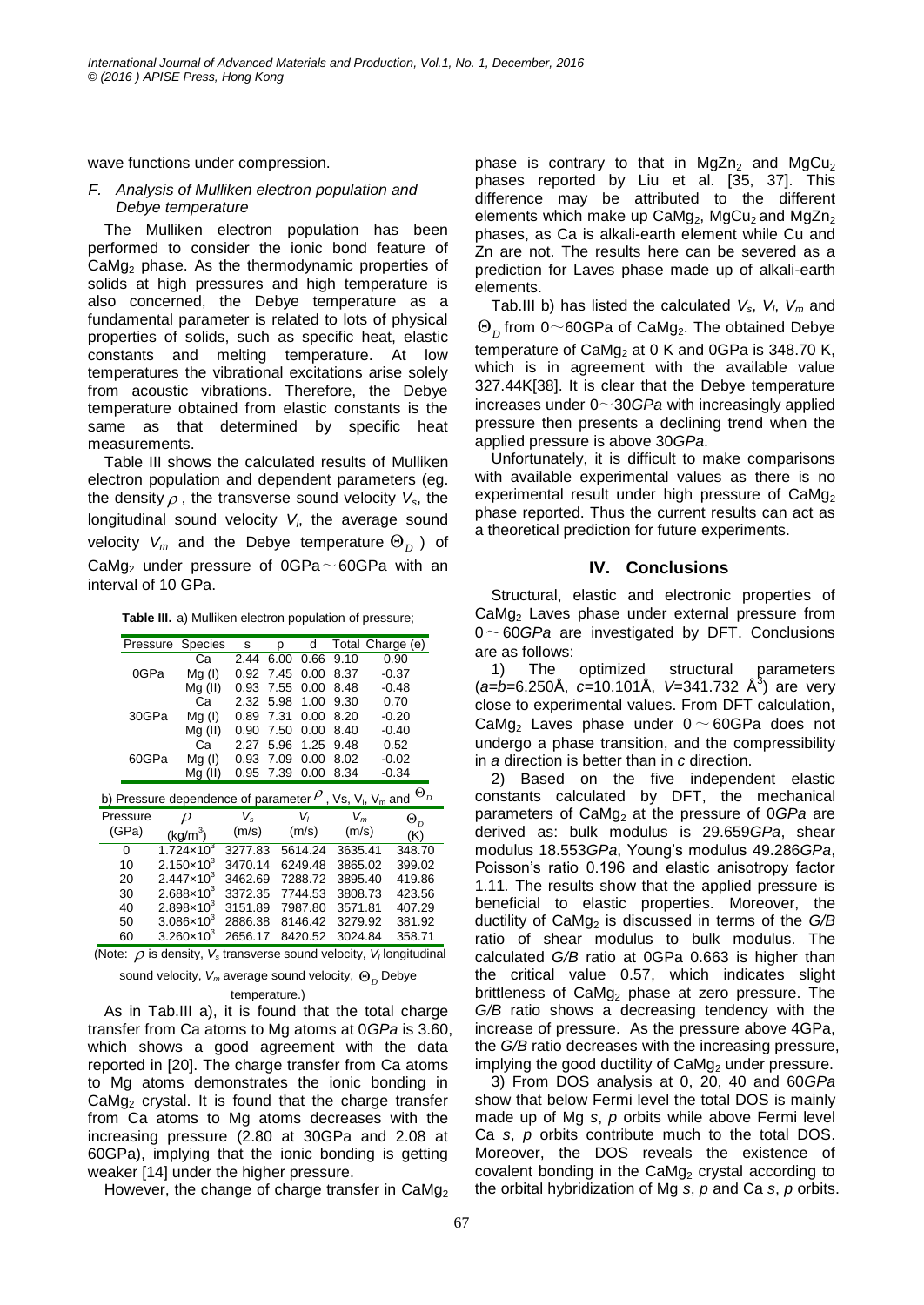The Mulliken electronic population demonstrates the charge transfer from Ca atoms to Mg atoms becomes less with the increase of pressure, which indicates the ionic bond between Ca atoms and Mg atoms becomes weaker.

4) The Debye temperature shows an increasing tendency with the applied pressure from  $0 \sim 30$ GPa and then presents a declining tendency under the pressure region of 30GPa~60GPa.

#### **V. Acknowledgment**

The authors greatly acknowledge the financial support for this work provided by China Scholarship Council (CSC) and some support of state key laboratory of solidification processing, Northwestern Polytechnical University.

#### **VI. References**

- [1] C. Potzies, K.U. Kainer, "Fatigue of magnesium alloys." *Advanced Engineering Materials*, vol.6, pp.281-289, 2004.
- [2] Z.B. Sajuri, T. Umehara, Y. Miyashita et al., "Fatigue Life Prediction of Magnesium Alloys for Structural Applications," *Advanced engineering materials*, vol.5, pp. 910-916, 2003.
- [3] B.Y. Tang, W.Y.Yu, X.Q. Zeng et al., "First-principles study of the electronic structure and mechanical properties of CaMg 2 Laves phase." *Materials Science and Engineering: A*, vol.489, pp. 444-450, 2008.
- [4] B.L. Mordike, T. Ebert, "Magnesium: properties-applicationspotential." *Materials Science and Engineering: A*, vol.302, pp. 37-45, 2001.
- [5] K. Oh-Ishi, C.L. Mendis, T. Homma, S. Kamado et al., "Bimodally grained microstructure development during hot extrusion of Mg–2.4Zn–0.1Ag–0.1Ca–0.16Zr(at.%) alloys." *Acta Materialia*, vol.57, pp.5593-5604, 2009.
- [6] Y. Tsushio, E. Akiba. "Hydrogenation properties of Mgbased Laves phase alloys." *Journal of alloys and compounds*, vol.269, pp.219-223, 1998.
- [7] N. Hanada, S. Orimo, H. Fujii, "Hydriding properties of ordered-/disordered-Mg-based ternary Laves phase structures." *Journal of alloys and compounds*, vol.356, pp.429-432, 2003.
- [8] G. Yuan, Y. Liu, W. Ding, et al. "Effects of extrusion on the microstructure and mechanical properties of Mg–Zn–Gd alloy reinforced with quasicrystalline particles." *Materials Science and Engineering: A*, vol.474, pp.348-354, 2008.
- [9] Y. Liu, G. Yuan, W. Ding, et al. "Deformation behavior of Mg–Zn–Gd-based alloys reinforced with quasicrystal and Laves phases at elevated temperatures." *Journal of alloys and compounds*, vol.427, pp.160-165, 2007.
- [10] N. Terashita, K. Kobayashi, T. Sasai, et al. "Structural and hydriding properties of (Mg 1− x Ca x) Ni 2 Laves phase alloys." *Journal of alloys and compounds*, vol.327, pp.275- 280, 2001.
- [11] H. Yamada, H. Shimizu, "Magnetic states of MgCo 2 and CaCo 2 with the cubic and hexagonal Laves phase structures." Journal of alloys and compounds, vol.388, pp.15-18, 2005.
- [12] W. Chen, J.Sun, "The electronic structure and mechanical properties of MgCu 2 Laves phase compound." Physica B: Condensed Matter, 2006, 382(1): 279-284.
- [13] A. Suzuki, N. D. Saddock, J. W. Jones, et al. "Structure and transition of eutectic (Mg, Al) 2 Ca Laves phase in a die-cast Mg–Al–Ca base alloy." *Scripta Materialia*, vol.51, pp.1005- 1010, 2004.
- [14] A. Suzuki, N.D. Saddock, J.W. Jones, T.M. Pollock, "Solidification paths and eutectic intermetallic phases in Mg–

Al–Ca ternary alloys." *Acta Materialia*, vol.53, pp.2823-2834, 2005.

- [15] J. F. Nie, "Preface to viewpoint set on: phase transformations and deformation in magnesium alloys." *Scripta Materialia*, vol.48, pp.981-984, 2003.
- [16] J.F. Fan, G.C. Yang et al., "Oxidation behavior of ignitionproof magnesium-calcium alloys [J]." *The Chinese Journal of Nonferrous Metals*, vol.10, pp.008, 2004.
- [17] P. Zhou and H. R. Gong, "Phase stability, mechanical property, and electronic structure of an Mg–Ca system." *Journal of the mechanical behavior of biomedical materials*, vol.8, pp.154-164, 2012.
- [18] K. Aono, S. Orimo, and H. Fujii. "Structural and hydriding properties of MgYNi4: A new intermetallic compound with C15b-type Laves phase structure." *Journal of alloys and compounds*, vol.309, pp.L1-L4, 2000.
- [19] W.Y. Yu, N. Wang, X.B. Xiao, B.Y. Tang et al., "Firstprinciples investigation of the binary AB2 type Laves phase in Mg–Al–Ca alloy: Electronic structure and elastic properties." *Solid State Sciences*, vol.11, pp.1400-1407, 2009.
- [20] Mao P, Yu B, Liu Z, et al. "First-principles calculations of structural, elastic and electronic properties of AB 2 type intermetallics in Mg–Zn–Ca–Cu alloy." *Journal of Magnesium and Alloys*, vol.1, pp.256-262, 2013.
- [21] A. Aaeid, PhD Thesis, "Études ab initio et dynamique propriétés structurales et thermodynamiques de la calcite et la witherite sous hautes pressions", l'Université des Sciences et Technologies de Lille, 2010 France. (French)
- [22] Wu Z, Zhao E, Xiang H, et al., "Crystal structures and elastic properties of superhard IrN2 and IrN3 from first principles." *Physical Review B*, vol.76, pp. 054115, 2007.
- [23] F. Jia, B. Fabrice., K-B. Siham, "First-principles calculations of typical anisotropic cubic and hexagonal structures and homogenized moduli estimation based on the Y- parameter: Application to CaO, MgO, CH and Calcite CaCO3", *Journal of Physics and Chemistry of Solids*, vol.101, pp.74-89, 2017.
- [24] F. Jia, B. Fabrice., K-B. Siham, "Multiscale Modeling and Mechanical Properties of Zigzag CNT and Triple-Layer Graphene Sheet Based on Atomic Finite Element Method", *Journal of Nano Research*, vol.33, pp.92-105, 2015.
- [25] R. Hill, "The elastic behaviour of a crystalline aggregate" *Proceedings of the Physical Society. Section A*, vol.65, pp.349, 1952.
- [26] O.L.Anderson, "A simplified method for calculating the Debye temperature from elastic constants." *Journal of Physics and Chemistry of Solids* , vol.24, pp.909-917, 1963.
- [27] W. Kohn, L. Sham, "Self-consistent equations including exchange and correlation effects", *Physical review*, vol.140, pp.A1133, 1965.
- [28] J. P. Perdew, K. Burke, M. Ernzerhof, "Generalized gradient approximation made simple." *Physical review letters*, vol.77, pp.3865, 1996.
- [29] F. Birch, "Finite strain isotherm and velocities for single - crystal and polycrystalline NaCl at high pressures and 300° K." *Journal of Geophysical Research: Solid Earth*, vol.83, pp.1257-1268, 1978.
- [30] F. D. Murnaghan, "The compressibility of media under extreme pressures."*Proceedings of the National Academy of Sciences*, vol.30, pp.244-247, 1944.
- [31] H. J. Monkhorst, J. D.Pack, "Special points for Brillouin-zone integrations." *Physical review B*, vol.13, pp.5188, 1976.
- [32] T. H. Fischer, J. Almlof, "General methods for geometry and wave function optimization." *The Journal of Physical Chemistry*, vol.96, pp.9768-9774, 1992.
- [33] J. Feng, B. Xiao, R. Zhou, et al. "Anisotropic elastic and thermal properties of the double perovskite slab–rock salt layer Ln2SrAl2O7 (Ln= La, Nd, Sm, Eu, Gd or Dy) natural superlattice structure." *Acta Materialia*, vol.60, pp.3380-3392 2012.
- [34] V. Milman, M. C. Warren, "Elasticity of hexagonal BeO." *Journal of Physics: Condensed Matter*, vol.13, pp.241, 2001.